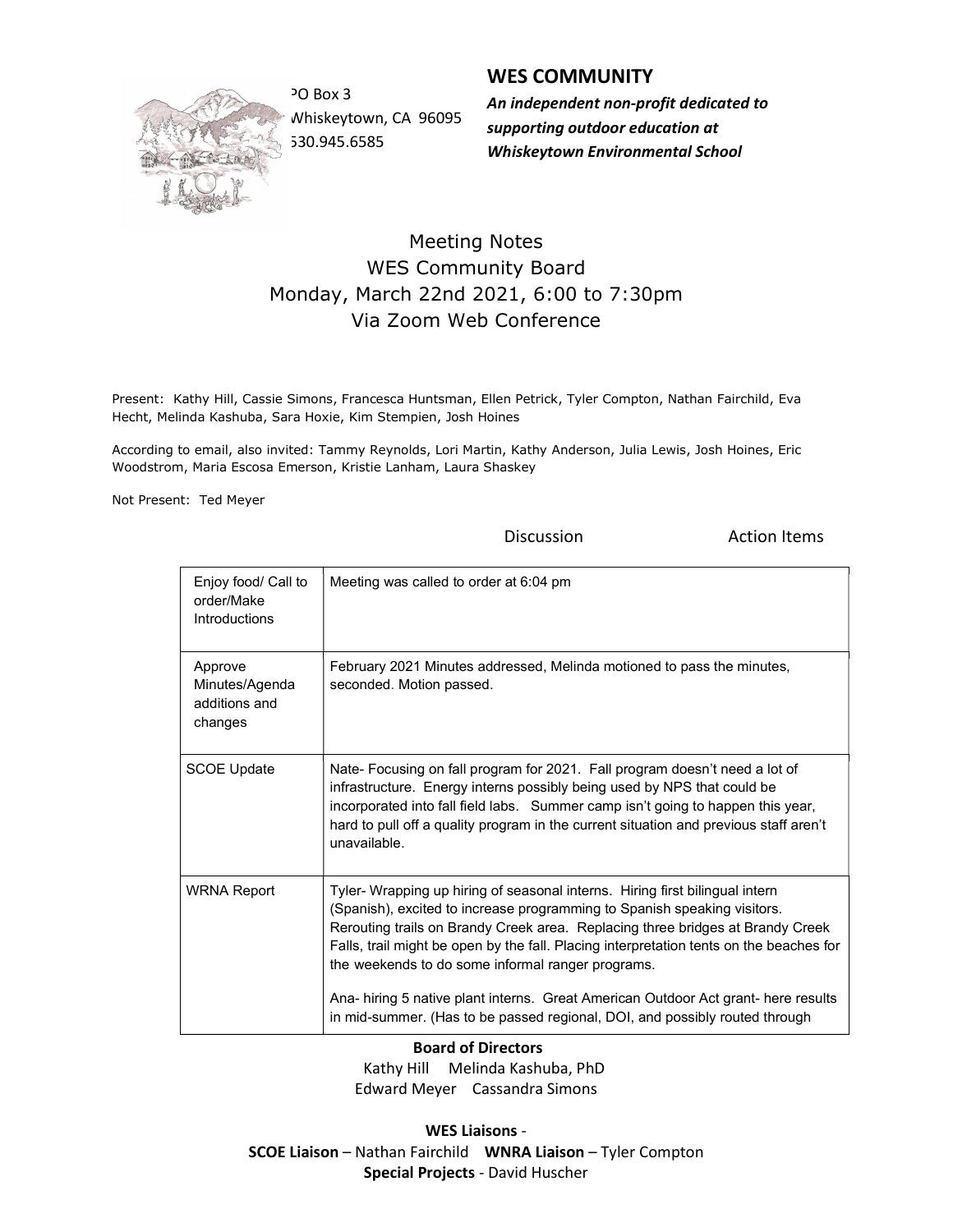|                                                                 | congress- will check). Major reconstruction at Whiskeytown, includes WES camp<br>re-build as a component. 2023/24 would be the earliest projects could be<br>implemented). 3 projects put in; campground at Crystal Creek Boys Camp (tear<br>down; was originally intended for day use area; didn't burn too badly)/Oak bottom<br>and re-doing headquarters also included. WES camp component includes<br>restoring Paige Boulder watershed. College Cost Shares program: \$25,000 grant-<br>climate change, outdoor recreation, youth engagement, education, \$ would come<br>to WES Community. April 23rd is due date. NPS donates up to \$25,000, but<br>match can be in-kind (teachers time, community work, etc.) Possible long term<br>funding stream? Possible fall program for WES? Let Ana know if we'd like to go<br>for it. |
|-----------------------------------------------------------------|----------------------------------------------------------------------------------------------------------------------------------------------------------------------------------------------------------------------------------------------------------------------------------------------------------------------------------------------------------------------------------------------------------------------------------------------------------------------------------------------------------------------------------------------------------------------------------------------------------------------------------------------------------------------------------------------------------------------------------------------------------------------------------------------------------------------------------------|
| Friends of<br>Whiskeytown                                       | Melinda (Tammy not available) – group excited to have new member on board.<br>Not much news, waiting to hear back about funding sources. Group is getting<br>website updated and looking to hire a web designer. Each meeting is being<br>attended by more new faces, so there is a positive momentum building in the<br>group.                                                                                                                                                                                                                                                                                                                                                                                                                                                                                                        |
| <b>Treasurers Report</b>                                        | Current Balance: \$35,265.41<br>Morgan Stanley Balance: \$5,000<br>Income: N/A<br>Expenditures: \$1,353 Liability Insurance went through 2/19<br>Some notable topics: <b>Action Items; Kathy:</b> Transfer Giving Tuesday into Morgan<br>Stanley Account \$2,278.47. Check and see if Amazon Smile has \$ in it, may<br>only distribute quarterly.                                                                                                                                                                                                                                                                                                                                                                                                                                                                                     |
| <b>On-going Business</b>                                        |                                                                                                                                                                                                                                                                                                                                                                                                                                                                                                                                                                                                                                                                                                                                                                                                                                        |
| <b>Status of NPS</b><br>Partnership<br>Agreement & Work<br>Plan | Status of WES Community/ NPS partnership and work plan will soon be back from<br>headquarters and on Josh's desk.<br>Updated MOU with NPS and SCOE is being processed at NPS as well.                                                                                                                                                                                                                                                                                                                                                                                                                                                                                                                                                                                                                                                  |
| Capital Campaign                                                | Melinda reached out to folks to network- Randy Wiedera and Rachael Hatch-<br>waiting for call back. Melinda has been researching previous capital campaign<br>efforts in our community from the past 10 years: Turtle Bay, One Safe Place,<br>Children's Advocacy, etc. Turtle Bay online auction. Suggestion to look at Lassen<br>National Park capital campaign - Jennifer Finnegan- Francesca will reach out.<br>Possibly reach out to COSA directors- Nate will reach out.<br>Would like to invite Gordon Flynn to April meeting- president and CEO of Go<br>Forth- feasibility, advocacy, and public imaging for non-profits (used to<br>communications for Simpson University), has been used by Josh at NPS and<br>Rachael Hatch for the Woman's Fund.                                                                          |